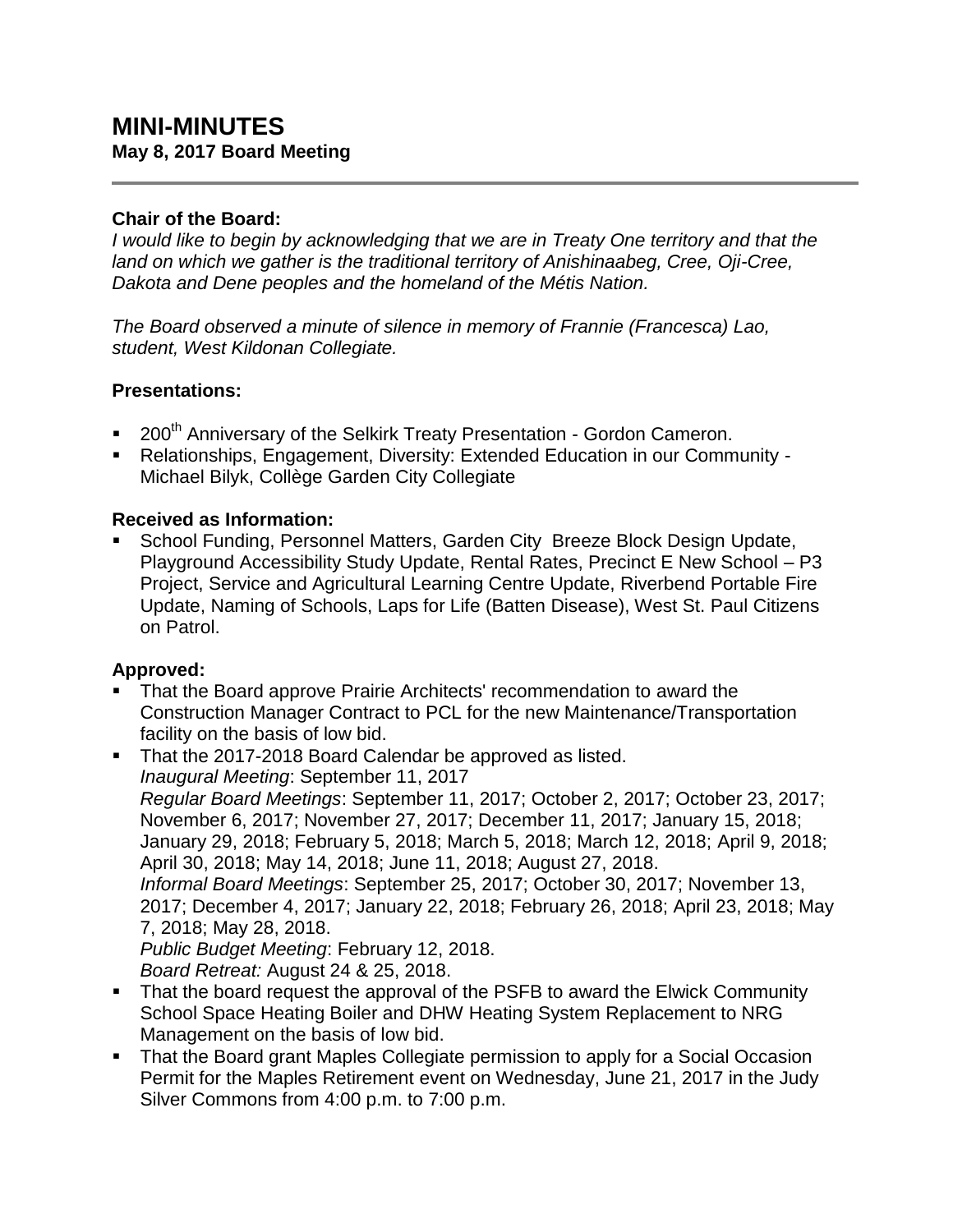- That the Board supports École Belmont's request to the Honourable Ian Wishart to continue with the Balanced School Day for the 2017-2018 school year.
- That the Board approve Maples Met School's request to take a group of students to the Encounter with Canada Technology and Food conference February 11 to 17, 2018 in Ottawa, Ontario.
- That the Board approve Maples Met School's request to participate in an Experiences Canada Student Exchange with Ottawa students in the 2017-2018 school year.
- That the Board provide support to Collège Garden City Collegiate Community Engagement project in the amount of \$2,000.00.

### **Renewal of Leases:**

- That the Board sign a lease renewal for the July 1, 2017 to June 30, 2018 term with Maples Day Care for the rental of day care space at Constable Edward Finney School at a rental fee of \$1,827.48 per month.
- That the Board sign a lease renewal for the July 1, 2017 to June 30, 2018 term with the Educational Assistants of Seven Oaks for the rental of office space at Edmund Partridge at a rental fee of \$78.50 per month.
- That the Board sign a lease renewal for the July 1, 2017 to June 30, 2018 term with Seven Oaks Teachers' Association for the rental of office space at Ben Zaidman Educational Resource Centre at a rental fee of \$137.24 per month.
- That the Board sign a lease renewal for the July 1, 2017 to June 30, 2018 term with Sugar-N-Spice Kiddie Haven Inc. for the rental of day care space at West Kildonan Collegiate at a rental fee of \$4,377.16 per month.
- That the Board sign a lease renewal for the September 1, 2017 to June 30, 2018 term with Sunny Mountain Child Care Centres (1985) - Belmont Before and After School Program for the rental of the gymnasium, music room and kindergarten room at Belmont School at a rental fee of \$169.10 per month.
- That the Board sign a lease renewal for the September 1, 2017 to June 30, 2018 term with Collicutt Before and After School Program for the rental of day gymnasium space at Collicutt School at a rental fee of \$169.10 per month.
- That the Board sign a lease renewal for the September 1, 2017 to June 30, 2018 term with Seven Oaks Child Care Centre Inc. for the rental of the gymnasium, including storage facility in the gymnasium area at R.F. Morrison School at a rental fee of \$169.10 per month.
- That the Board sign a lease renewal for the September 1, 2017 to June 30, 2018 term with Kidi-Garden Day Nurseries for the rental of the gymnasium, minigymnasium and library at Victory School at a rental fee of \$169.10 per month.
- That the Board sign a lease renewal for the September 1, 2017 to June 30, 2018 term with YM-YWCA of Winnipeg Before and After School Program for the rental of the mini-gymnasium at West St. Paul School at a rental fee of \$169.10 per month.
- That the Board sign a lease renewal for the September 1, 2017 to June 30, 2018 term with Sugar-N-Spice Kiddie Haven Inc. School Age Program for the rental of the mini-gymnasium at Riverbend Community School at a rental fee of \$169.10 per month.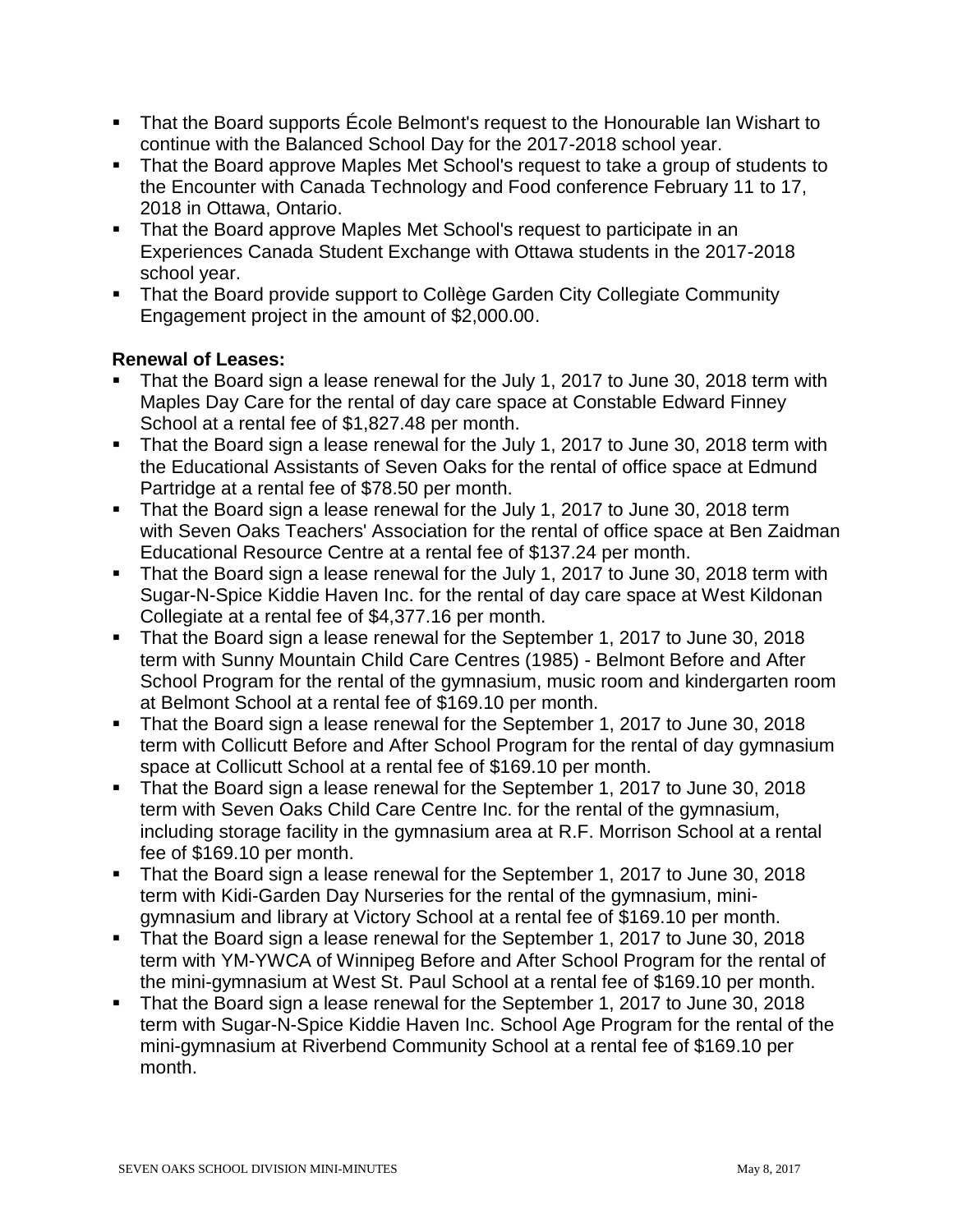- That the Board sign a lease renewal for the September 1, 2017 to June 30, 2018 term with Aleph Bet Child Life Enrichment Program - Margaret Park Satellite Site for the rental of day care space for the Before and After School Program and half-day kindergarten program at Margaret Park School at a rental fee of \$559.09 per month.
- That the Board sign a lease renewal for the September 1, 2017 to June 30, 2018 term with Aleph Bet Child Life Enrichment Program - Forest Park Satellite Site for the rental of day care space for the Before and After School Program at Forest Park School at a rental fee of \$169.10 per month.
- That the Board sign a lease renewal for the September 1, 2017 to June 30, 2018 term with Sunny Mountain Day Care Centre (1985) Inc. for the rental of the kindergarten room and, when available, the computer room and gymnasium at Governor Semple School at a rental fee of \$514.18 per month.
- That the Board sign a lease renewal for the September 1, 2017 to June 30, 2018 term with Little Dipper Montessori Nursery for the rental of day care space at Collicutt School at a rental fee of \$691.43 per month.
- That the Board sign a lease renewal for the July 1, 2017 to June 30, 2018 term with Kidi-Garden Day Nurseries Inc. for the rental of Seven Oaks School, 172 Smithfield Avenue at a rental fee of \$2,727.22 per month.
- That the Board sign a lease renewal for the September 1, 2017 to June 30, 2018 term with O.K. Before and After School Child Care Centres Inc. - Kindergarten Child Care Program for the rental of day care space at O.V. Jewitt Community School at a rental fee of \$471.00 per month.
- That the Board sign a lease renewal for the September 1, 2017 to June 30, 2018 term with O.K. Before and After School Child Care Centres Inc. for the rental of the mini-gymnasium at A.E. Wright Community School, Constable Finney School, Elwick Community School and O.V. Jewitt Community School at a rental fee of \$169.10 per month, per site.
- That the Board sign a lease renewal for the July 1, 2017 to June 30, 2018 term with Maples Day Care for the rental of day care space at Amber Trails School at a rental fee of \$5,416.50 per month.
- That the Board sign a lease renewal for the July 1, 2017 to June 30, 2018 term with Sugar-N-Spice Kiddie Haven Inc. for the rental of day care space at Riverbend Community School at a rental fee of \$2,119.50 per month.
- That the Board sign a lease renewal for the July 1, 2017 to June 30, 2018 term with Sugar-N-Spice Kiddie Haven Inc. for the rental of day care space at École Rivière-Rouge at a rental fee of \$3,348.03 per month.
- That the Board sign a lease renewal for the September 1, 2017 to June 30, 2018 term with Sugar-N-Spice Kiddie Haven Inc. School Age Program for the rental of the mini-gymnasium at École Rivière-Rouge at a rental fee of \$169.10 per month.
- That the Board sign a lease renewal for the September 1, 2017 to June 30, 2018 term with Seven Oaks Sadok for the rental of day care space at R.F. Morrison School at a rental fee of \$734.76 per month.

# **Approved for Payment:**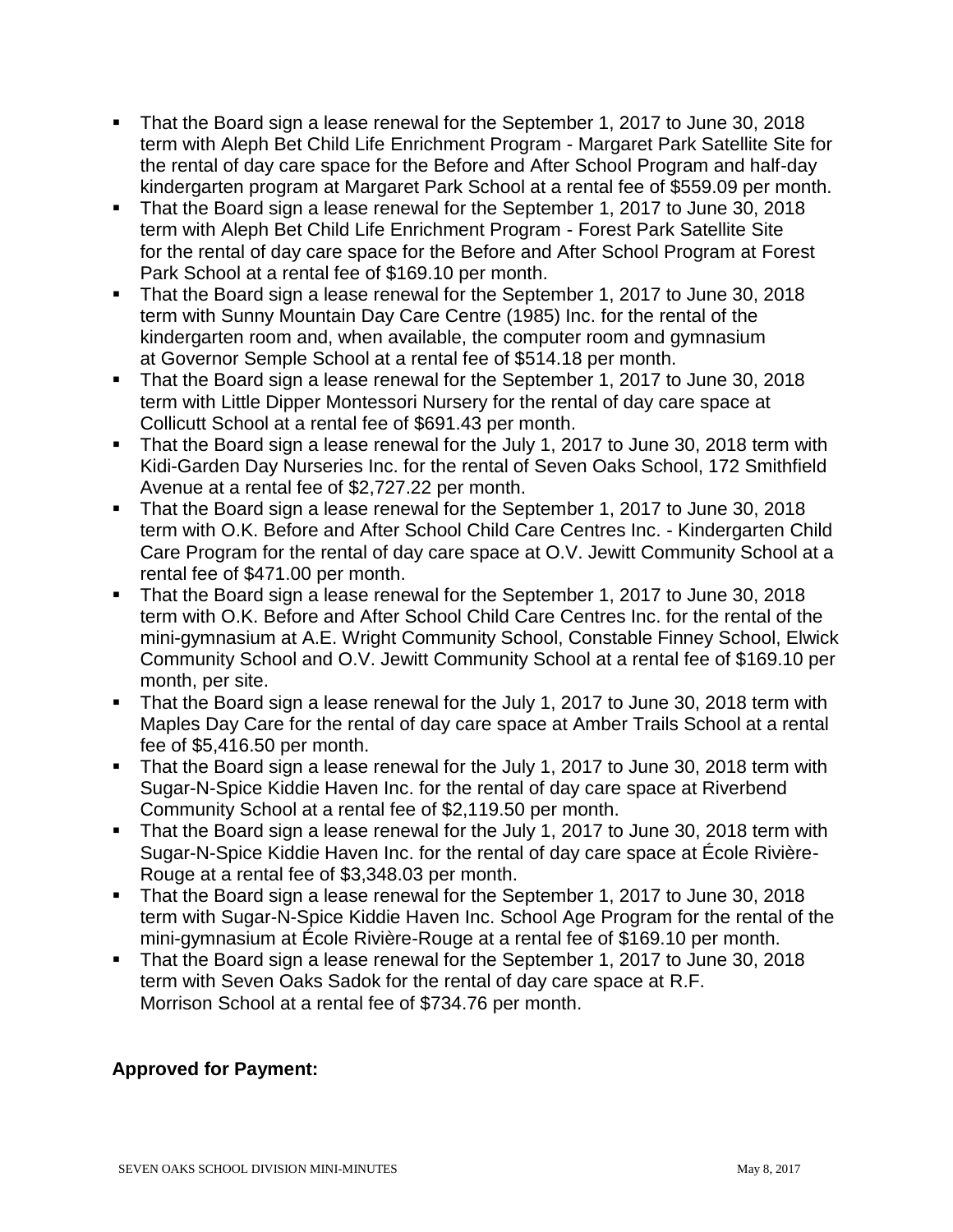- Invoice No. W-2017-043 towards the Seven Oaks Performing Arts Centre in the amount of \$603.75 be paid to M. Block & Associates.
- **Invoice No. SOARTS-COP#5 towards the Seven Oaks Performing Arts Centre in the** amount of \$517,315.04 be paid to Gardon Construction Ltd.
- 7.5% Statutory Holdback on Certificate of Payment No. 5 for the Seven Oaks Performing Arts Centre in the amount of \$39,947.11 be paid to SOSD/GARDON-468-SO-Arts.
- Invoice No. 14433 towards École Rivière-Rouge in the amount of \$26,724.50 be paid to Air Movement Services Ltd.
- **IDED** Invoice No. 5030 towards the Seven Oaks Performing Arts Centre in the amount of \$4,885.25 be paid to Prairie Architects Inc.

# **Conference Reports:**

- Arden Hill, Teacher, Maples Collegiate. Design Thinkers 2016 Conference, December 3 to 5, 2016 - Toronto, Ontario.
- Ari Leibl, Teacher, O.V. Jewitt. 2017 Bridging the Hearts and Minds of Youth Conference, February 10 to 12, 2017 - San Diego, California.
- Amanda Martin, Teacher, Edmund Partridge School. National Association for Music Education Conference, November 10 to 13, 2016 - Grapevine, Texas.
- Ava Thompson, Teacher, Collège Garden City Collegiate. Learning and The Brain: The Science of How We Learn, February 17 to 19, 2017 - San Francisco, California.
- **Barbara Gajda, Teacher, Collège Garden City Collegiate. Learning and The Brain:** The Science of How We Learn, February 17 to 19, 2017 - San Francisco, California.
- Sheryl Wagner, Teacher, A.E. Wright School. Bridging the Hearts and Minds of Youth, February 9 to 11, 2017 - San Diego, California.
- Lynda Breathauer Venton, Teacher, Maples Collegiate. Creating Change Conference, January 18 to 22, 2017 - Philadelphia, Pennsylvania.
- Gabe Kraljevic, Teacher, Collège Garden City Collegiate. National Science Teachers Association Conference, March 31 to April 3, 2017 - Nashville, Tennessee.
- Jeremy Daniels, Teacher, Amber Trails School. Students Who Are Wired Differently National Conference, November 11 to 13, 2016 - Toronto, Ontario.
- Jessica Robinson, Teacher, O.V. Jewitt School. National Council of Teachers of English, November 17 to 20, 2016 - Atlanta, Georgia.
- Shane Dilka, Teacher, West Kildonan Collegiate. Closing the Gap: Assistive Technology, October 19 to 21, 2016 - Minneapolis, Minnesota.
- Saundra Lubkey, Teacher, Collège Garden City Collegiate. Learning and The Brain: The Science of How We Learn, February 17 to 19, 2017 - San Francisco, California.
- Yolanda Buchberger, Teacher, Collège Garden City Collegiate. Autism Conference, November 30 to December 2, 2016 - Toronto, Ontario.

# **Correspondence Received:**

- Josh Watt, Executive Director, Manitoba School Boards Association. Appointment of MSBA Auditor.
- Kevin Sumner, Chairperson, Brandon School Division. Letter regarding vote to reappoint auditor.
- Manitoba School Boards Association. CPI Update March 2017.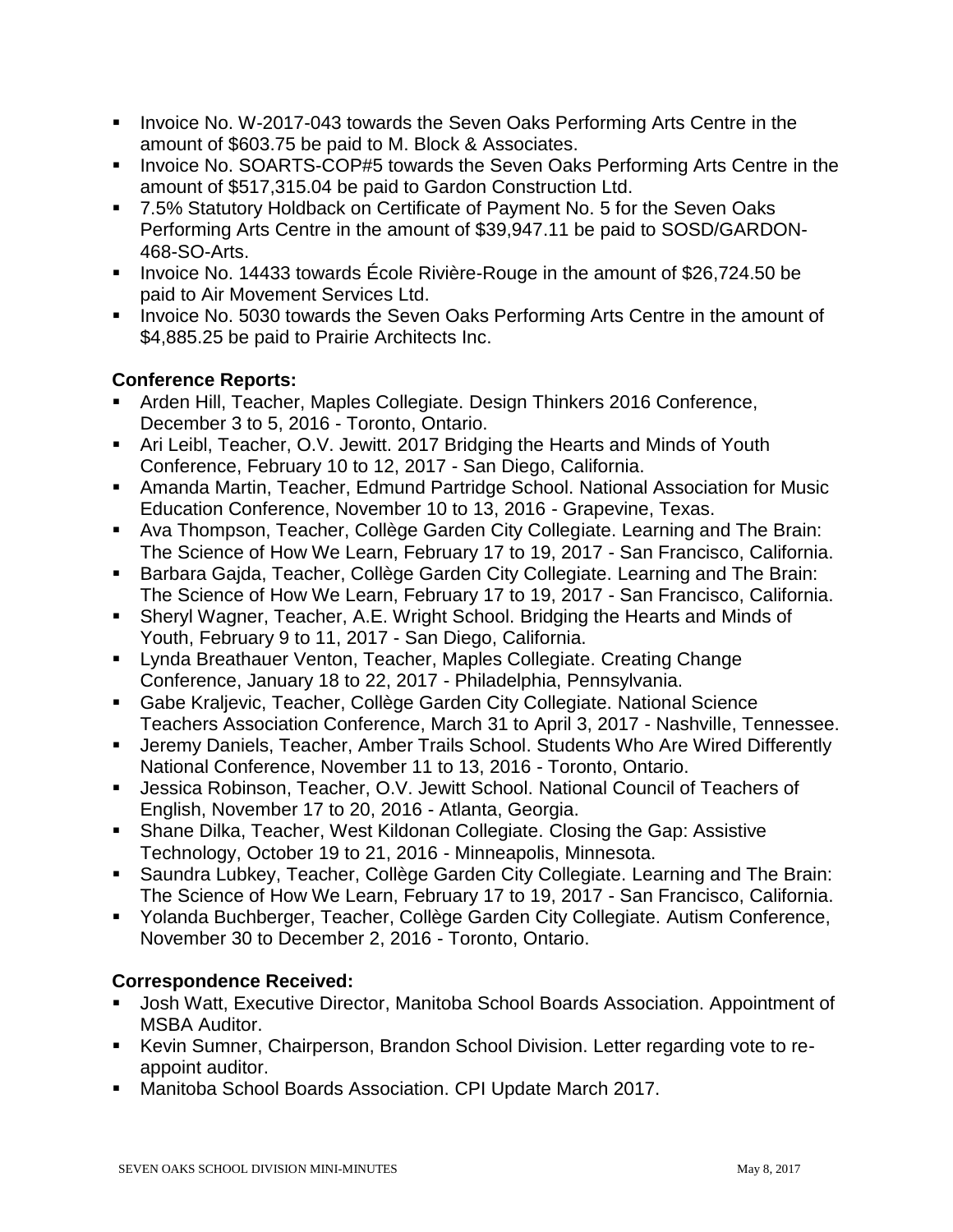- Tannis Silver, École Leila North Community School. Opportunity for community members to advertise in the program for the upcoming musical Legally Blonde Junior.
- Eric Marshall, Manitoba Music Educators' Association. Manitoba Music Educators' Association acknowledgement of the outstanding work of Jordan Laidlaw (Music Teacher, Forest Park).
- Trent Piazzoni, Number Ten Architectural Group. Collège Garden City Collegiate Skill Build Change Order No. 44.
- Rick Dedi, Executive Director, Public Schools Finance Board. Annual Report of The Public Schools Finance Board for the period ending June 30, 2016.
- Public Works Department City of Winnipeg. Chief Peguis Trail Extension from Main Street to Brookside Boulevard - Proposed Project Design and Property Impacts.
- **PEGriculture Spring 2017. Article: Classrooms Are Growing featuring Cheryl** McQueen, Teacher, Victory School.
- **Thank You Card from Jody and the Laps 4 Life Team.**
- **Indo-Canadian Telegram April/May 2016. Article: Councillor Sharma Donates Susan** Thompson Autobiography to Seven Oaks Schools.
- **The Manitoba Teacher Magazine April/May 2017.**
- **Proposal: Development of Seven Oaks Learning & Service Facility.**

# **Personnel Report:**

- Samuel Andrade was appointed to a full-time (1.00) Limited Teaching General (Indefinite Term) contract effective April 24, 2017.
- Colin Bell was appointed to a full-time (1.00) Limited Teaching General (Term) contract effective June 5, 2017 to June 30, 2017.
- Brianna Hicks was appointed to a full-time (1.00) Limited Teaching General (Term) contract effective May 25, 2017 to June 30, 2017.
- Kelsey Sukich was appointed to a part-time (.50) Limited Teaching General (Term) contract effective September 5, 2017 to June 29, 2018.
- Megan Da Silva was appointed to a full-time (1.00) Limited Teaching General (Permanent) contract effective May 8, 2017.
- Brian Clement was appointed to a full-time (1.00) Limited Teaching General (Permanent) contract effective September 5, 2017.
- The following teachers were appointed to a full-time (1.00) Limited Teaching General (Term) contract effective September 5, 2017 to June 29, 2018:

| <b>Kimberly Geswein</b> |  |
|-------------------------|--|
| Pam Pompana             |  |
| <b>Tim Gysel</b>        |  |
| <b>Kelly Collins</b>    |  |
| <b>Russell Wallace</b>  |  |
| Kory Asher              |  |

Glymis Gomez Alma Brigole Sarah Flaten Niki Simard Jaskirat Atwal

The following were appointed to a substitute teacher contract effective the 2016-2017 school year:

David Nepon **Claire Aiello** Laurel Appell **Automaker Contracts** Julia Barton Anna Bshouty **Anna Bshouty** April Cope